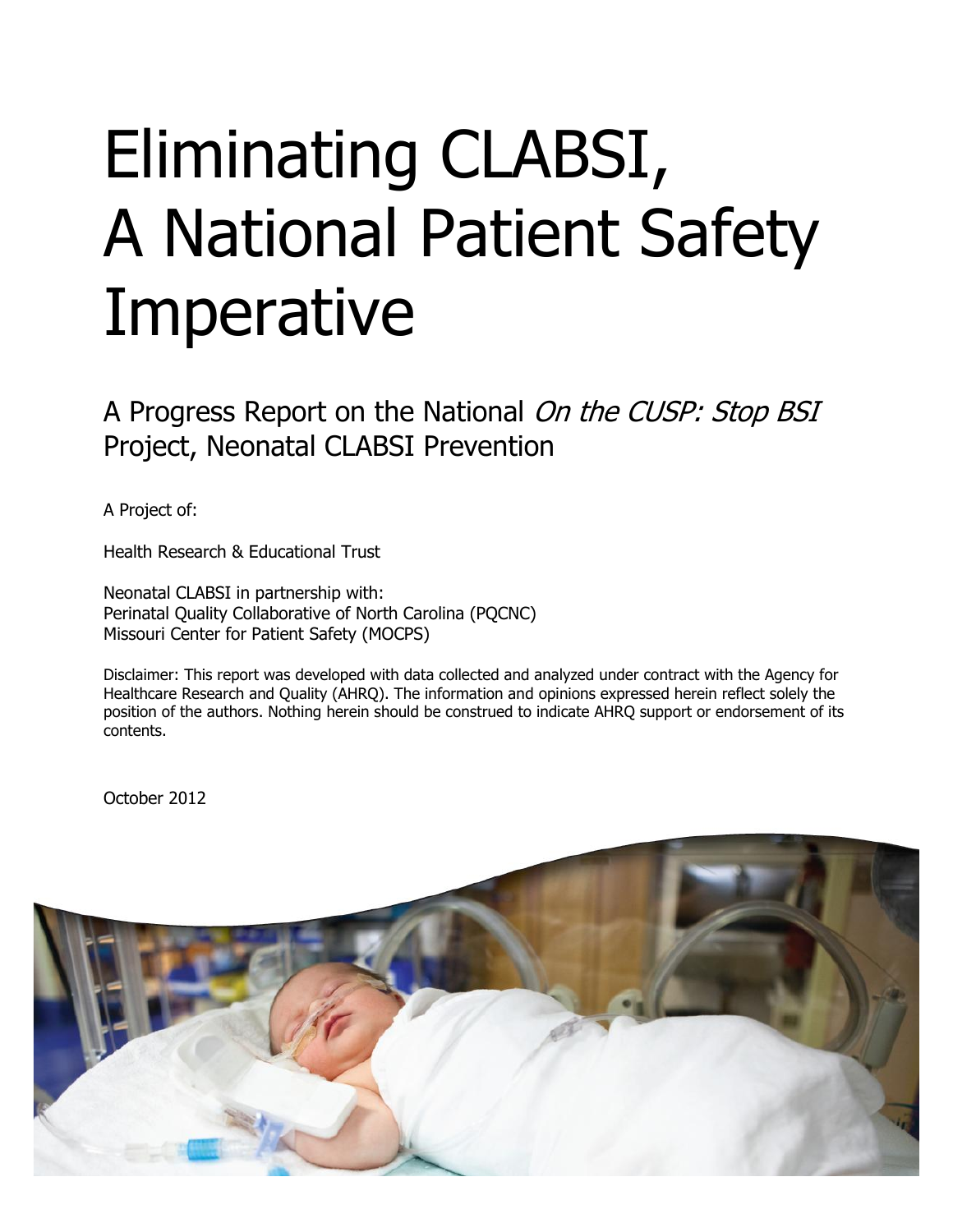# <span id="page-1-0"></span>**TABLE OF CONTENTS**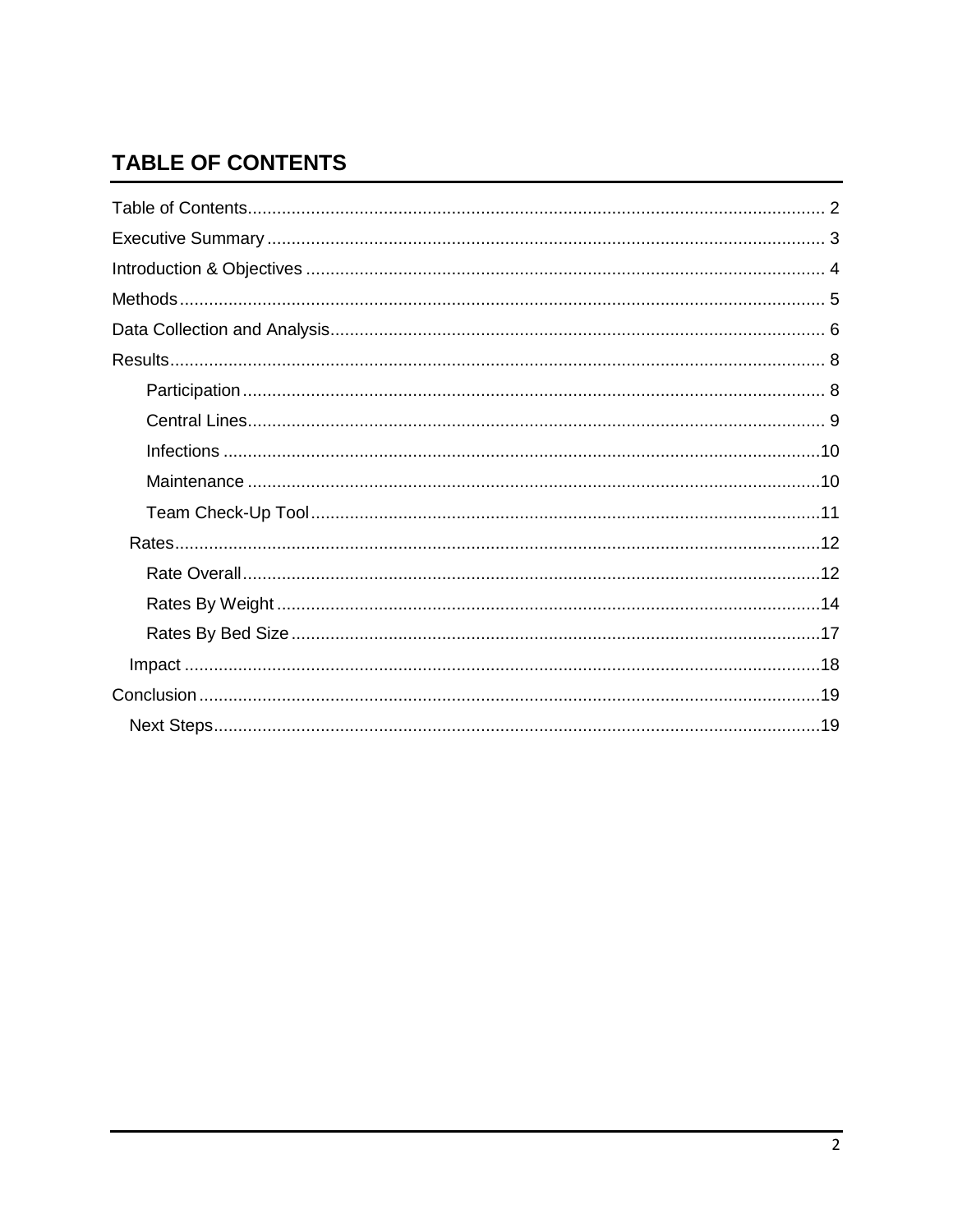# <span id="page-2-0"></span>**EXECUTIVE SUMMARY**

#### **Introduction**

In August 2011, the Health Research & Educational Trust (HRET), partnering with the Perinatal Quality Collaborative of North Carolina (PQCNC), implemented a national, neonatal central lineassociated bloodstream infection (NCLABSI) reduction project in Neonatal Intensive Care Units (NICU). This effort was a component of the AHRQ-funded national project to reduce CLABSI, which is a significant contributor to morbidity and mortality for infants as well as adults and to excess costs.

This NCLABSI project brought together neonatal State-based networks recruited and led by a neonatologist, also referred to as a State clinical lead. These State clinical leads worked with their State hospital associations and recruited NICUs to participate, submit CLABSI data to PQCNC for real-time feedback, and engage unit teams to improve safety culture using the Comprehensive Unit-Based Safety Program (CUSP). The project had two primary aims: 1) create and support statewide CLABSI collaboratives committed to reducing CLABSI and 2) improve safety culture.

#### **Results**

- A total of 100 units participated representing 9 States.
- Through the course of the study, over 17,000 central lines were placed.
- Over 127,000 maintenance notes were logged representing over 8,400 unique patients.
- CLABSI rates decreased from 2.043 at baseline to 0.855 in August 2012, a 58 percent relative reduction.
- During the course of the study, an estimated 131 infections were prevented which translates to an estimated 14 – 41 deaths prevented and over \$2.2 million in excess costs averted.

#### **Next Steps**

All nine participating States in NCLABSI have completed plans to sustain this work. Six new States have also expressed commitment to spreading the interventions of this project to NICUs in their State.

#### **Conclusion**

Moving forward, the work started in NCLABSI will continue to gain momentum through the State neonatal quality collaboratives and can only grow stronger with additional partnerships through quality improvement organizations, hospital engagement networks, insurers, family and patient groups, and other national stakeholders.

Approximately \$906,000 was invested in the national NCLABSI project resulting in infections prevented and deaths avoided. With over \$2.2 million in excess costs averted, the return on investment is over 143 percent to date.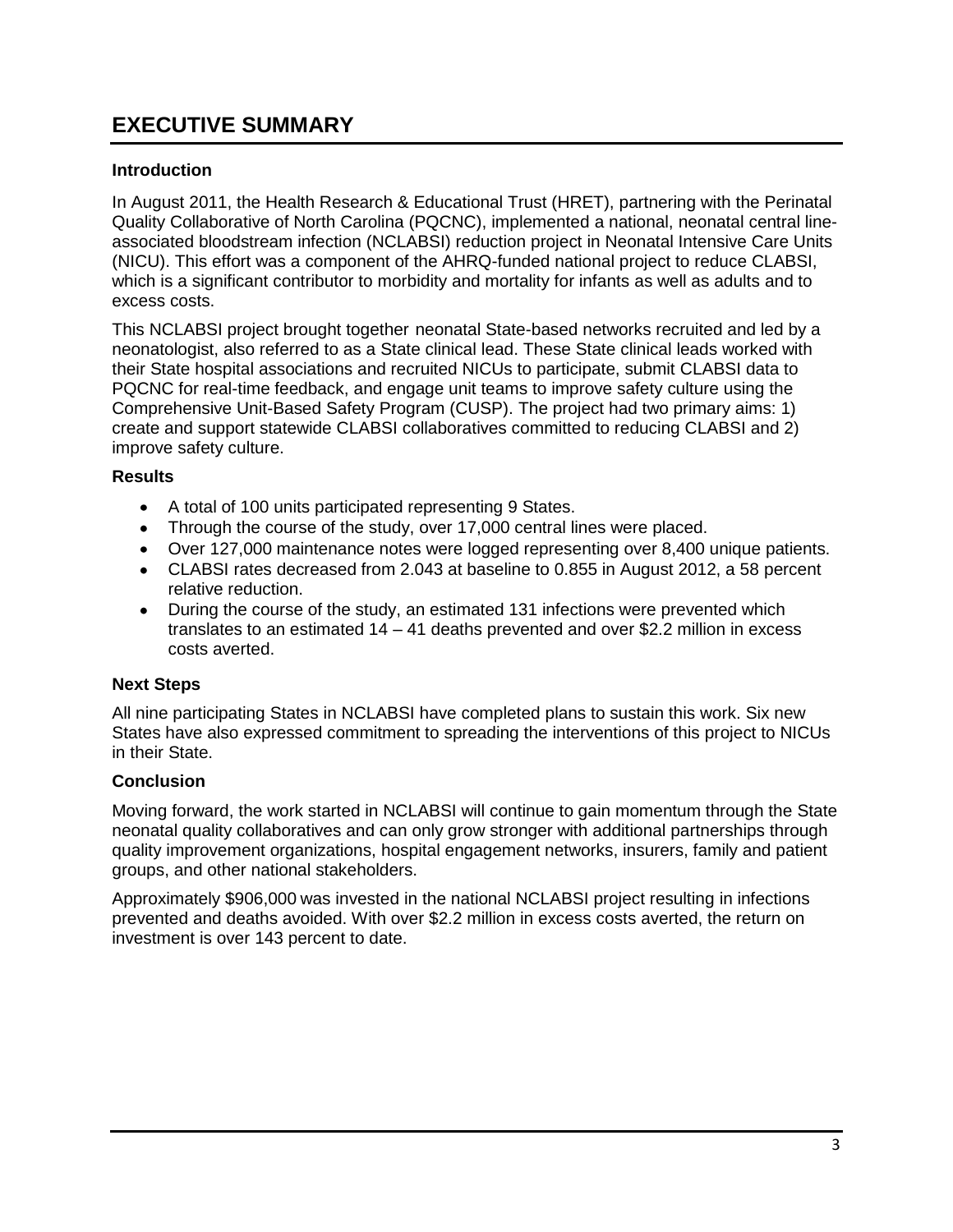# <span id="page-3-0"></span>**INTRODUCTION & OBJECTIVES**

*On the CUSP: Stop BSI* project provided funding to improve culture and prevent central line blood stream infections in U.S. hospitals – mainly in adult intensive care units. In August 2011, the Health Research & Educational Trust (HRET), partnering with the Perinatal Quality Collaborative of North Carolina (PQCNC), implemented a national, neonatal central lineassociated bloodstream infection (NCLABSI) reduction project specifically focused in Neonatal Intensive Care Units (NICU). CLABSI is a significant contributor to morbidity and mortality for infants. This population is specifically susceptible to infections because of immature immune systems. While many NICUs no longer view these infections as inevitable, NICUs confront a range of unique obstacles in the work to eliminate CLABSI. For example, premature infants require intravenous access until they can tolerate enteral feedings which for extremely premature infants can take several weeks, if not months to accomplish.

Leveraging existing State-based neonatal networks, nine States were recruited into this NCLABSI project: Colorado, Florida, Hawaii, Massachusetts, Michigan, New Jersey, North Carolina, South Carolina, and Wisconsin. Each neonatal State-based network was led by a neonatologist, also referred to as a State clinical lead. These State clinical leads worked with their State hospital associations and recruited NICUs to participate, submit CLABSI data to PQCNC for real-time feedback, and engage unit teams to improve safety culture using the Comprehensive Unit-Based Safety Program (CUSP).

The project had two primary aims:

- 1. Create and support nine statewide CLABSI collaboratives committed to reducing CLABSI.
- 2. Improve safety culture.

With a condensed project time line, each State was asked to develop a State consortium that included providers (neonatologists, nurses, nurse practitioners, infection control professionals [ICPs]), State leaders such as Departments of Public Health (DPH), payers (Medicaid and other significant payers) and family organizations.

The NCLABSI project model differed from the adult *On the CUSP: Stop BSI* model in that:

- 1. The State leads were neonatologists, not employed by a State hospital association.
- 2. Education on CUSP was provided by the Missouri Center for Patient Safety, not Johns Hopkins University.
- 3. Data was collected by PQCNC, not Michigan Health and Hospital Association's Keystone Center for Patient Safety.
- 4. The technical intervention focused more on maintenance than insertion given the clinical considerations of NICU populations.
- 5. The implementation timeline was shortened.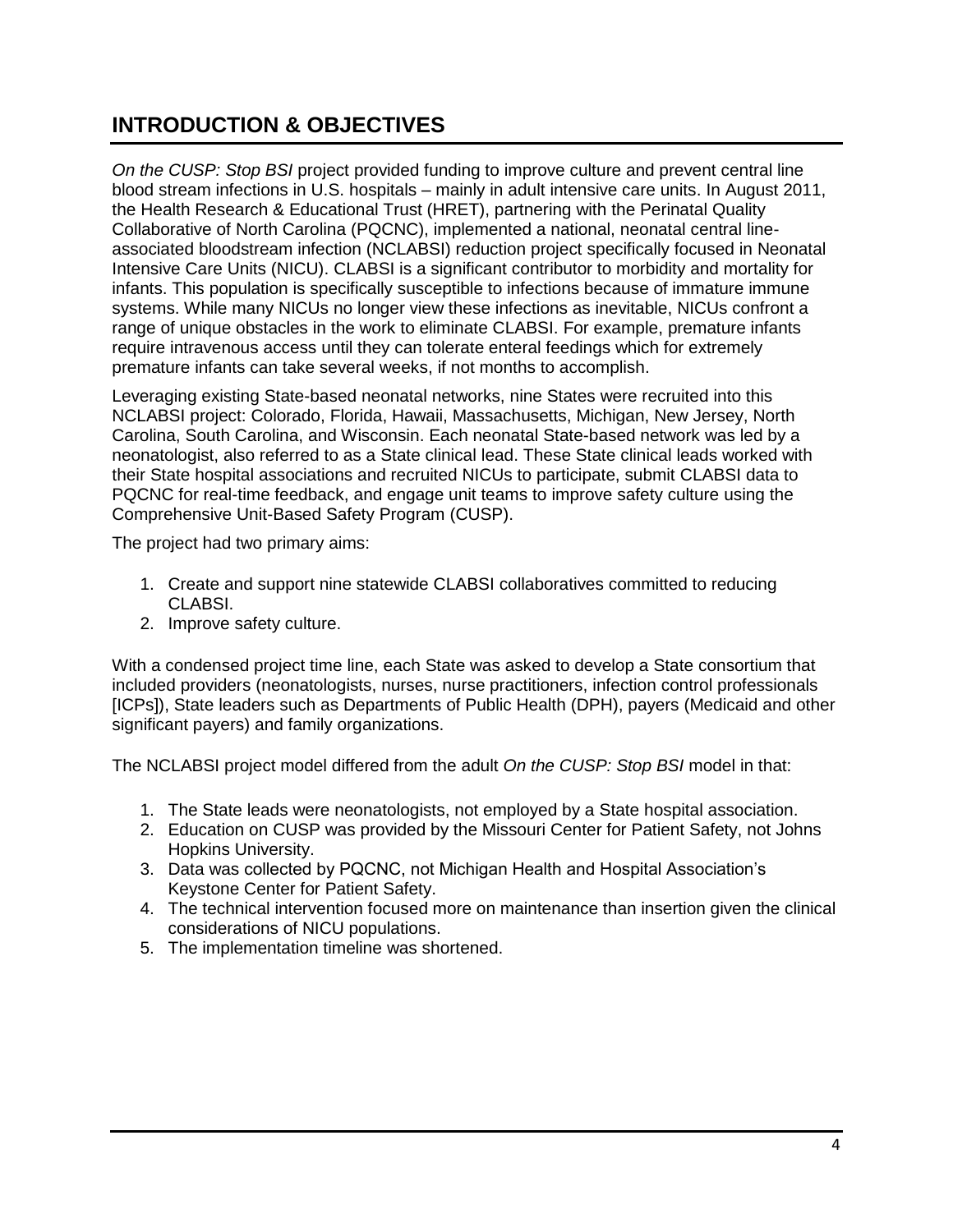# <span id="page-4-0"></span>**METHODS**

The NCLABSI project time line was rapid with all project data and deliverables planned for over an 11-month time frame. To initiate the project, the following were completed in the first four months: identification of States and State leaders, NICU recruitment by State leaders, action plan creation, designation of key metrics and development a data collection system. Recruitment included 9 States and 100 NICUs.

A key element in the execution of NCLABSI was the formal introduction of CUSP principles to all participants. The Missouri Center for Patient Safety (MOCPS) was selected to lead this effort. The NCLABSI action plan focuses on central line insertion and maintenance (a summary of the maintenance bundle can be found in Table 1). Insertion elements were based on the Centers for Disease Control and Prevention (CDC) recommendations and were similar to those used in other CLABSI collaboratives. Given the longer dwell time for NICU central lines, NCLABSI also uniquely concentrated on maintenance activities related to central lines. This unique concentration included maintenance bundle elements based on CDC recommendations but also included a recommendation to consider removing central lines when infants reached enteral feeding levels of 120 cc/k/day. NCLABSI also intended daily reporting on maintenance practice for every NCLABSI line.

| Maintenance                                                                                                                                                           | Considerations                                                                                                                                                                                                                                     |
|-----------------------------------------------------------------------------------------------------------------------------------------------------------------------|----------------------------------------------------------------------------------------------------------------------------------------------------------------------------------------------------------------------------------------------------|
| <b>Assessment &amp; Site Care</b>                                                                                                                                     |                                                                                                                                                                                                                                                    |
| 1. Daily assessment and documentation of<br>catheter need included as part of<br>multidisciplinary rounds and review of daily<br>goals                                |                                                                                                                                                                                                                                                    |
| 2. Removal of catheters in place for nutritional<br>purposes when infant reaches >120 ml/kg/day<br>enteral nutrition                                                  |                                                                                                                                                                                                                                                    |
| 3. Review dressing integrity and site<br>cleanliness daily                                                                                                            | No routine dressing changes, perform p.r.n.<br>using sterile technique and chlorhexidine<br>gluconate or povidone-iodine for skin<br>antisepsis                                                                                                    |
| Tubing, injection ports, catheter entry                                                                                                                               |                                                                                                                                                                                                                                                    |
| 1. Use "closed" systems for infusion, blood<br>draws and medication administration                                                                                    | -May use manufactured or improvised closed<br>system. If stopcocks are used, port(s) are<br>capped with swab-able needleless<br>connector(s).<br>-Define consistent practice to be used when<br>accessing catheters                                |
| 2. Assemble and connect infusion tubing<br>using aseptic or sterile technique. Configure<br>tubing consistently for each type of arterial or<br>venous access device. | -Sterile technique ideally includes sterile<br>barrier for tubing assembly and wearing of<br>face mask, hat, sterile gloves and two staff<br>members performing connection to central<br>catheter<br>-Aseptic technique includes clean barrier for |

Table 1. NCLABSI maintenance bundle summary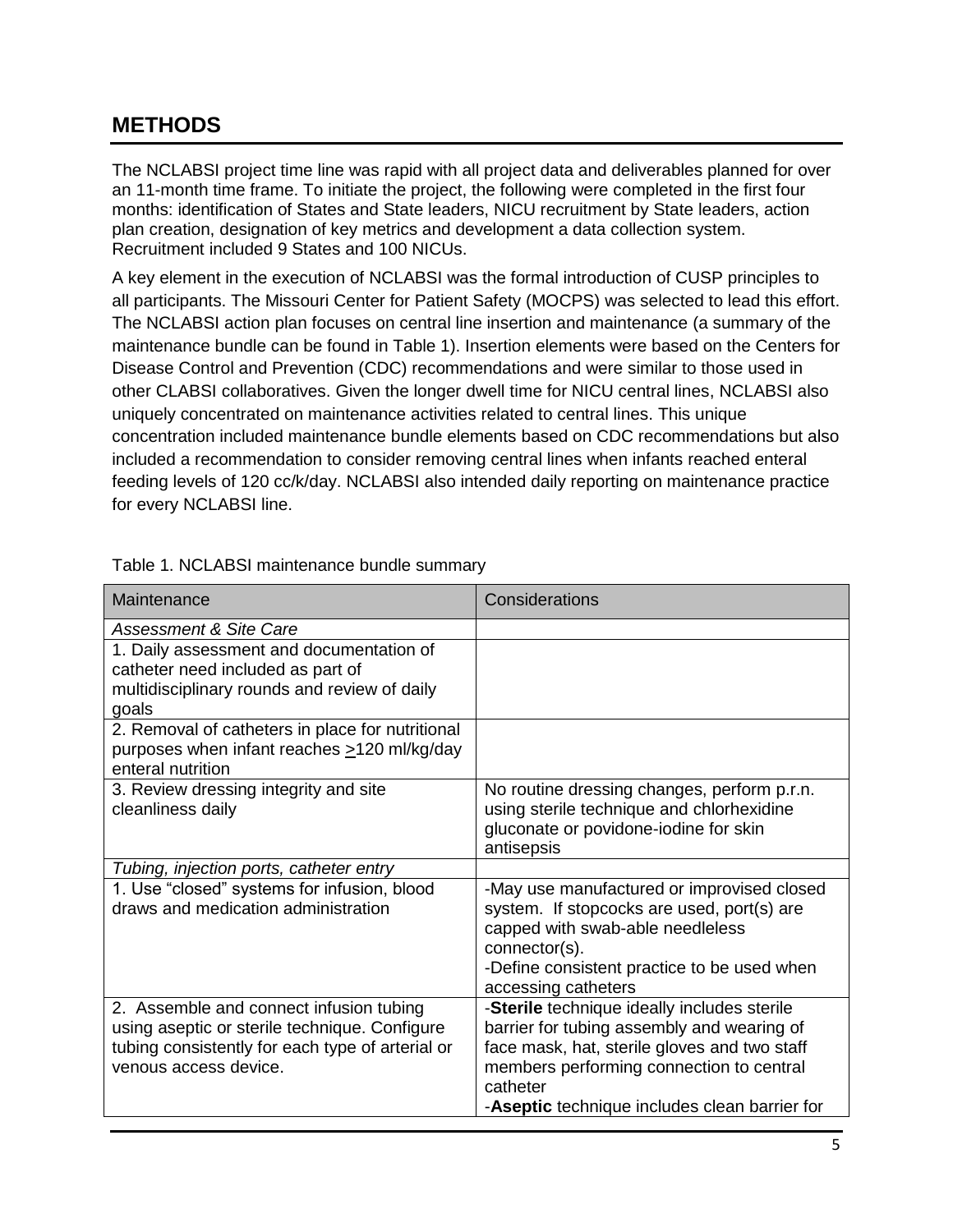|                                                                                                | tubing assembly and wearing of clean gloves |
|------------------------------------------------------------------------------------------------|---------------------------------------------|
| 3. Scrub needleless connector using friction<br>with either alcohol or CHG/alcohol swab for at |                                             |
| least 15 sec. prior to entry. Allow surface to                                                 |                                             |
| dry prior to entry.                                                                            |                                             |
| 4. Clean gloves for all device entries & hand                                                  | <b>Standard precautions</b>                 |
| hygiene utilized before and after glove use                                                    |                                             |
| 5. Use pre-filled, flush containing syringes                                                   | -Higher risk of contamination when flush    |
| wherever feasible                                                                              | withdrawn from another container by a nurse |
| 6. Staff empowered to stop non-emergent                                                        |                                             |
| procedure if sterile technique not followed                                                    |                                             |

As with the *On the CUSP: Stop BSI* project, the NCLABSI project included both a technical intervention and an adaptive intervention.

For these interventions, the national project team provided the State clinical leads and their units with the following resources and educational materials:

- 1. Project Charter
- 2. Leadership Role Descriptions
- 3. Data Dictionary
- 4. Hospital Tool Kit
- 5. Action Plan
- 6. CUSP Manual Adapted for NCLABSI
- 7. CUSP Content Calls (seven total) and CUSP Coaching Calls (five total) presented by the Missouri Center for Patient Safety
- 8. Pilot CUSP Toolkit
- 9. Team Check-Up Tool
- 10. *On the CUSP: Stop BSI* project website
- 11. National Faculty Participation at Site Visit/Statewide Collaborative Meeting
- 12. State Clinical Lead Calls and Face-to-Face Meetings

# <span id="page-5-0"></span>**DATA COLLECTION AND ANALYSIS**

Unit teams submitted their baseline data for the months of October 2011 through December 2011. All project data was collected by PQCNC. The data collection system that supported NCLABSI offered participants real time dashboard metrics for key initiative metrics. When possible, participating hospitals were matched to their American Hospital Association (AHA) 2010 Annual Survey which provides hospital level characteristics such as total number of beds, teaching status, and urban status. Results presented in this report utilize data through September 15, 2012 unless otherwise noted. Some catheters do not have removal dates entered in the database indicating the line has not been removed. Lines without removal dates are not included when calculating number of device days.

Due to the rapid initiation of the project, the neonatal National Project Team (NPT) elected not to administer a patient safety cultural measurement tool. However, to better understand some of the barriers the teams were facing in the project, the neonatal NPT developed and administered a monthly Team Check-Up Tool. The tool was developed based on the adult *On the CUSP: Stop BSI* Team Check-Up Tool. The NCLABSI tool was tailored to the neonatal project and contained 18 questions categorized into 3 sections: 7 questions in Knowledge/Skills,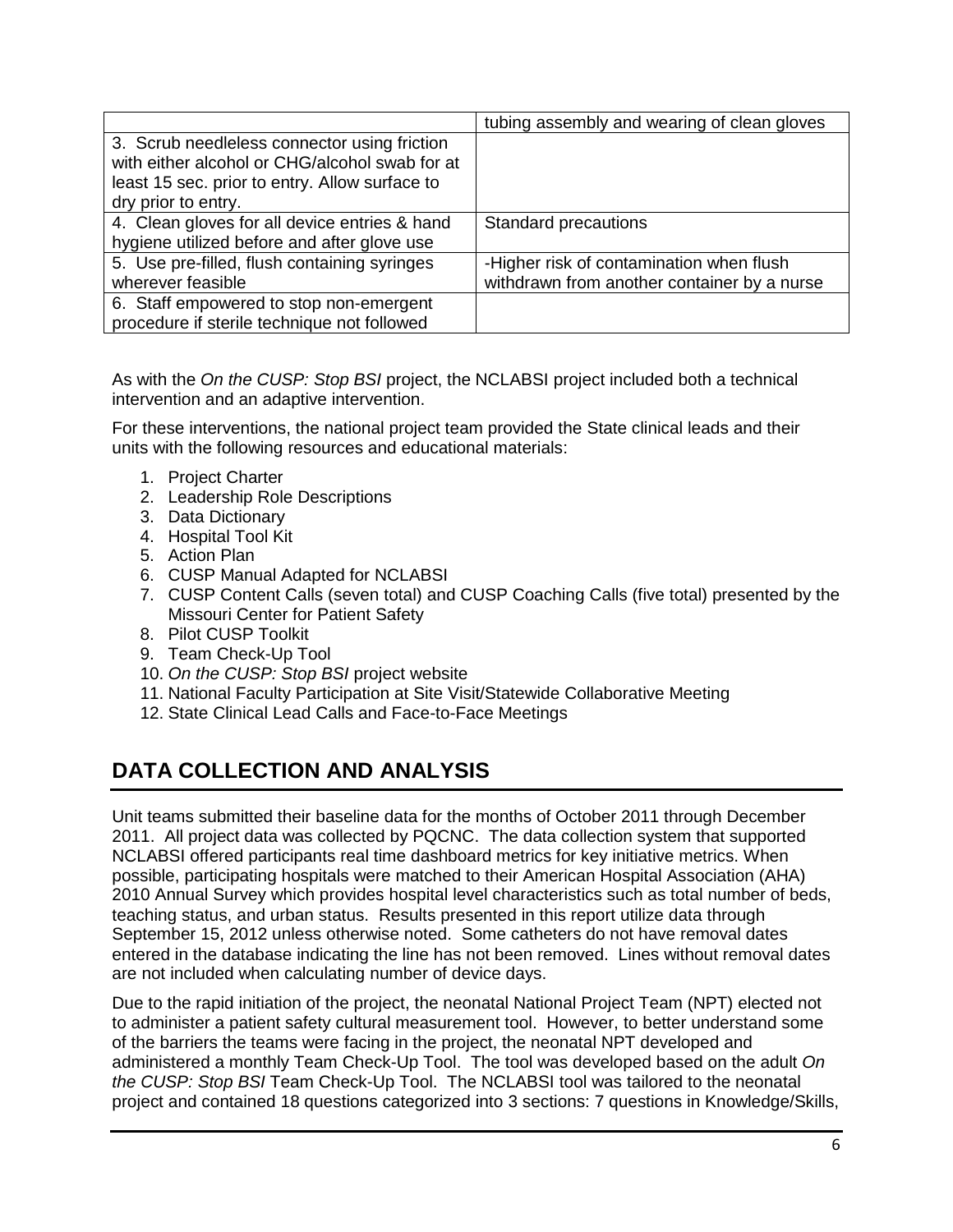6 questions in Attitudes/Beliefs and 5 questions in the Resource section. Six of the 18 questions were negatively worded.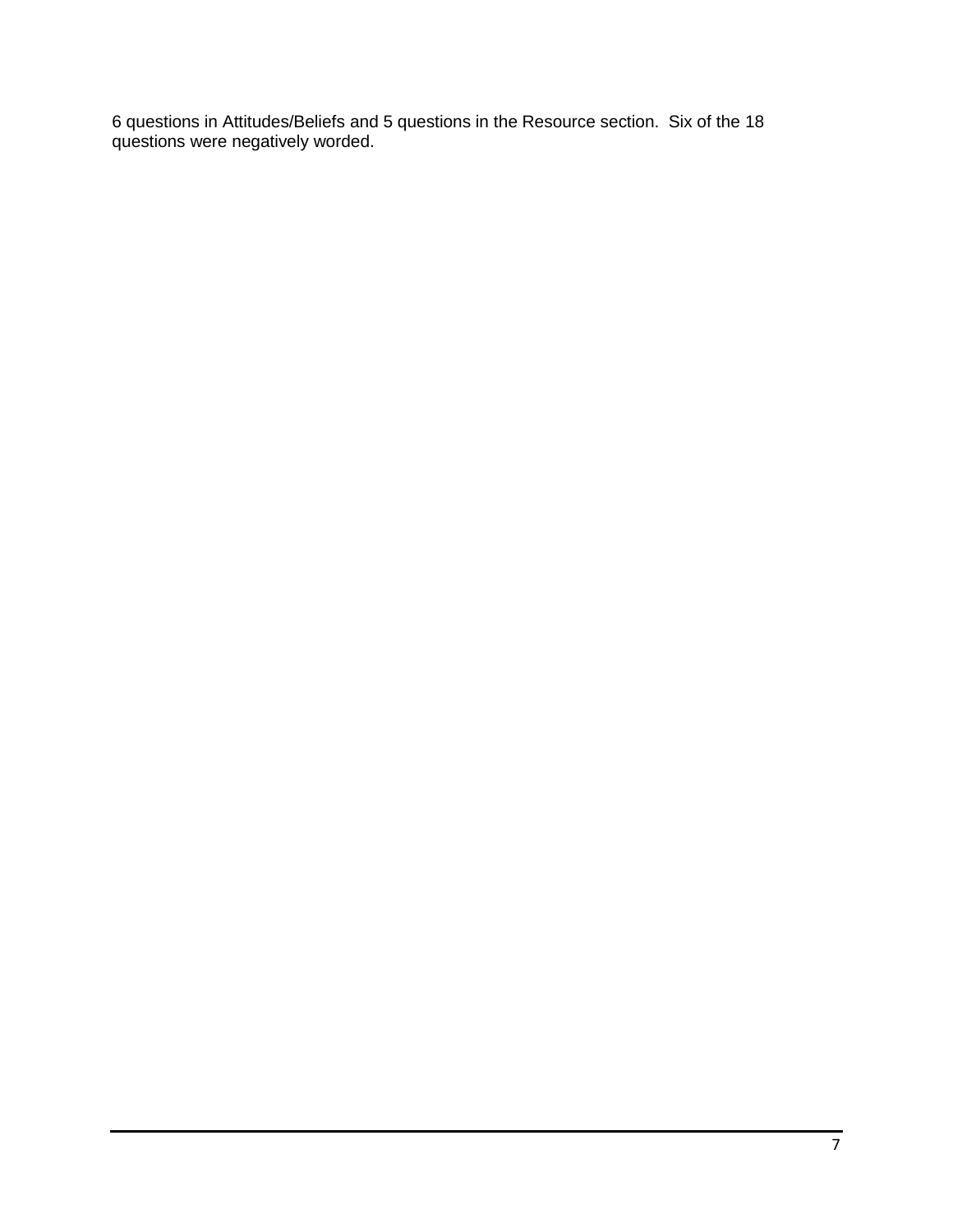# <span id="page-7-0"></span>**RESULTS**

#### <span id="page-7-1"></span>**Participation**

A total of nine States participated in the quality improvement initiative (CO, FL, HI, MA, MI, NC, NJ, SC, WI) with a total of 100 units (see [Figure 1\)](#page-7-2), 98 percent of which were matched to their 2010 AHA annual survey. The majority of participating units were located in general medical/surgical hospitals (96 percent) although some were located in children's general medical/surgical facilities (4 percent). All hospitals had 100 or more beds with the majority of participating facilities having 500 or more beds (47 percent). Additionally, the majority of participating hospitals were teaching facilities (76 percent), had Level III obstetric units (78 percent), and were in metropolitan settings (70 percent). On average, hospitals had 26 neonatal ICU beds (minimum, 0; maximum, 105) and 13 neonatal intermediate care beds (minimum, 0; maximum 68).



<span id="page-7-2"></span>Figure 1. States and number of units participating in initiative\*

\*One unit is located in Georgia, a State which did not formally participate in the initiative.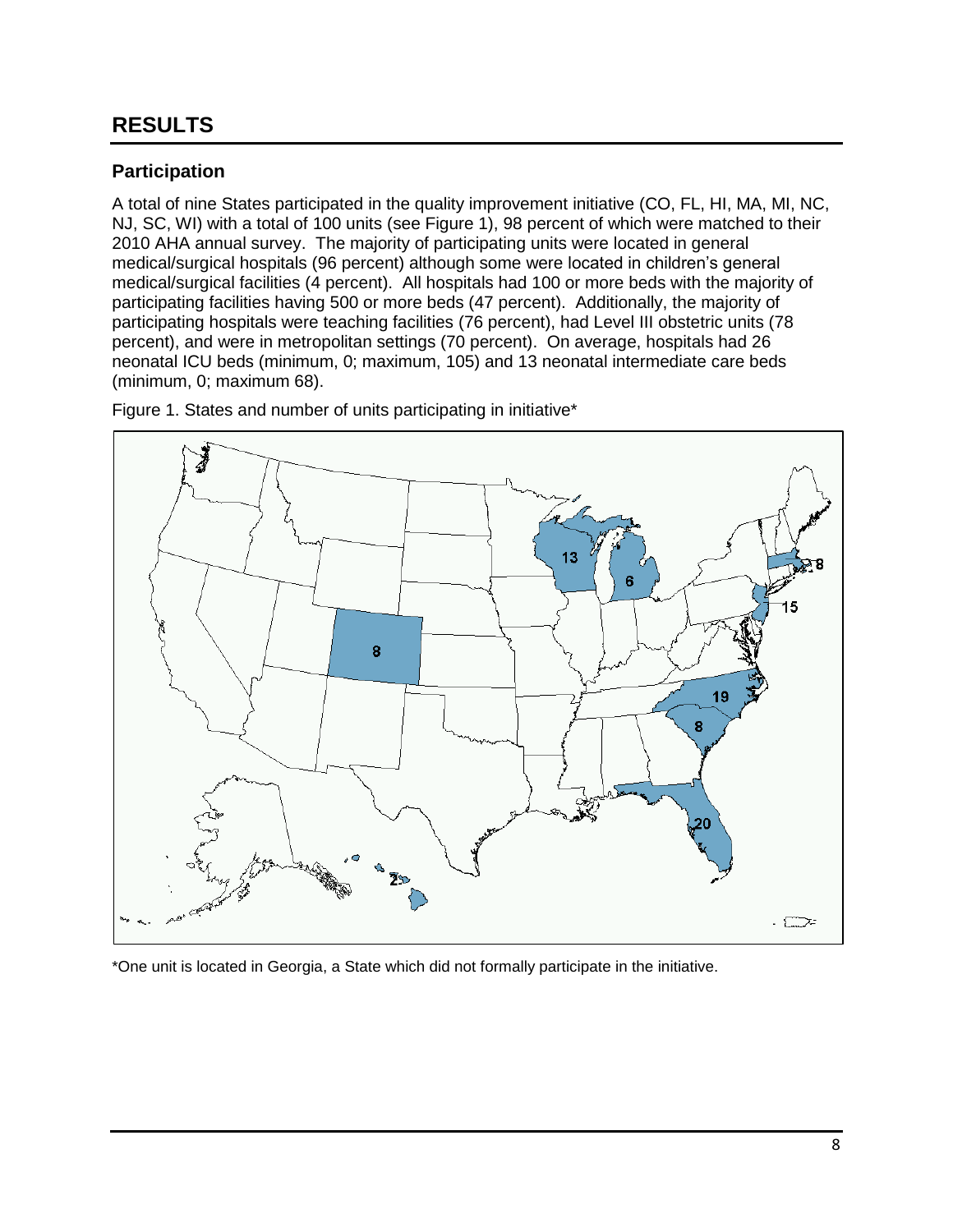## <span id="page-8-0"></span>**Central Lines**

Central lines were classified as: peripherally inserted central catheter (PICC), umbilical artery catheter (UAC), umbilical venous catheter (UVC), Broviac (a surgically placed, tunneled central venous catheter), or "other" (all other percutaneously placed central lines). To date, 17,212 central lines have been placed (see [Table](#page-8-1) 2) with 16,067 of these lines having both insertion and removal dates. Lines are more frequently missing removal dates later in the project than earlier in the project (of missing line removal dates, 29.4 percent occur in August compared to 3.6 percent in January), illustrating the "real time" nature of the database system.

<span id="page-8-1"></span>

| Table 2. Central lines placed by type |  |  |  |  |
|---------------------------------------|--|--|--|--|
|---------------------------------------|--|--|--|--|

| <b>Catheter Type</b> | N(%)         |
|----------------------|--------------|
| Other                | 185(1.1)     |
| <b>Broviac</b>       | 577 (3.4)    |
| <b>UAC</b>           | 4,270 (24.8) |
| <b>UVC</b>           | 5,397 (31.4) |
| <b>PICC</b>          | 6,783 (39.4) |

Approximately 90 percent of central lines were new (8 percent placed outside the unit; 2 percent were repairs or replacements of an existing line). Of the new lines placed, the procedures followed during placement can be found in [Table 3.](#page-8-2) Most frequently, skin was prepped using povidone iodine (41.9 percent) followed by chlorhexidine (39.9 percent). Other skin preps such as alcohol (2.7 percent), sterile water (0.34 percent) or combinations of techniques (e.g. chlorhexidine and alcohol) were infrequently used accounting for approximately 15 percent of skin preparations. No skin prep was noted for approximately 1 percent of patients.

<span id="page-8-2"></span>Table 3. Procedures followed for 15,404 new lines placed

|                                         | Without<br>Prompt | With<br>Prompt | <b>Not</b><br>Done |
|-----------------------------------------|-------------------|----------------|--------------------|
| Unit Timeout Procedure Followed         | 95.8%             | $1.1\%$        | 3.1%               |
| Inserter Performed Hand Hygiene         | 98.8%             | 0.2%           | 1.0%               |
| <b>Wore Sterile Barrier Precautions</b> | 98.3%             | 0.5%           | 1.2%               |
| <b>Covered With Drapes</b>              | 98.6%             | 0.2%           | 1.1%               |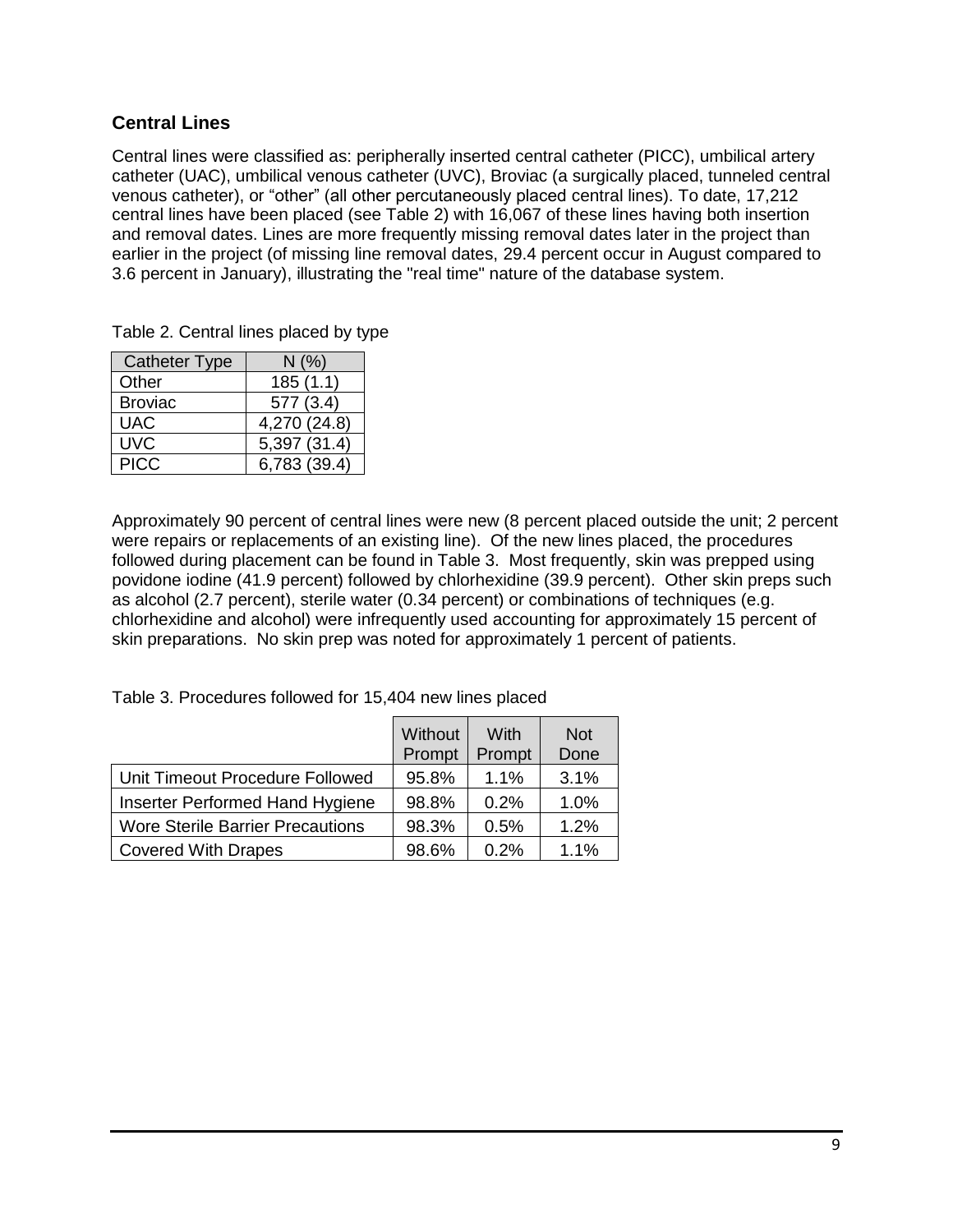#### <span id="page-9-0"></span>**Infections**

To date, 166 infections have been reported. Most patients with a positive infection also had a secondary culture noted as being obtained at the time of the initial culture (59.6 percent). The types of catheters in use among patients with infections can be found in [Table 4.](#page-9-2) Patients with PICC lines had the greatest number of infections overall (50.6 percent); however, as a proportion of lines placed to date, infections were most frequently found among patients with Broviac (18/577 or 3.1 percent) followed by PICC lines (84/6,783 or 1.2 percent).

<span id="page-9-2"></span>Table 4. Types of catheters in use among patients with infections\*

| Catheter Type   | N(% )     |
|-----------------|-----------|
| <b>PICC</b>     | 84 (50.6) |
| UVC             | 21(12.7)  |
| Broviac         | 18 (10.8) |
| UAC, UVC        | 13(7.8)   |
| PICC, UAC       | 10(6.0)   |
| Missing         | 8(4.8)    |
| <b>UAC</b>      | 4(2.4)    |
| Broviac, Other  | 2(1.2)    |
| UAC, UVC, Other | 2(1.2)    |
| PICC, Broviac   | 1(0.6)    |
| PICC, Other     | 1(0.6)    |
| PICC, UVC       | 1(0.6)    |
| UAC, Broviac    | 1 (0.6)   |

\*Classification of "Other" includes all other percutaneously placed central lines. Eight infections had no catheter type noted.

#### <span id="page-9-1"></span>**Maintenance**

As of August 31, 2012, 127,578 line maintenance notes have been entered representing 8,427 unique patients. The majority of patients were noted as having feedings <120 cc/k/d (87.6 percent). During multidisciplinary rounding, lines are typically assessed as necessary (90.3 percent) with 2.8 percent considered unnecessary (for 6.7 percent of lines it was unknown if the line was necessary). When lines were accessed, procedures followed can be found in [Table 5.](#page-9-3) On shifts when tubing was changed (n=52,077), clean gloves were used without prompting 99.7 percent of the time.

<span id="page-9-3"></span>Table 5. Procedures followed when accessing lines (n=102,029)

|                                      | Without<br>Prompt | With<br>Prompt | <b>Not</b><br>Done |
|--------------------------------------|-------------------|----------------|--------------------|
| Glove Before Access                  | 96.4%             | 0.3%           | 3.4%               |
| Hand Hygiene Prior to Gloving        | 98.7%             | $0.2\%$        | 1.0%               |
| Hub/Connector Cleaned for 15 Seconds | 99.3%             | 0.2%           | 0.5%               |
| Air Dry Completely*                  | 99.0%             | $0.2\%$        | 0.8%               |

\*When lines were accessed, cleaning was not noted in 0.8 percent of instances.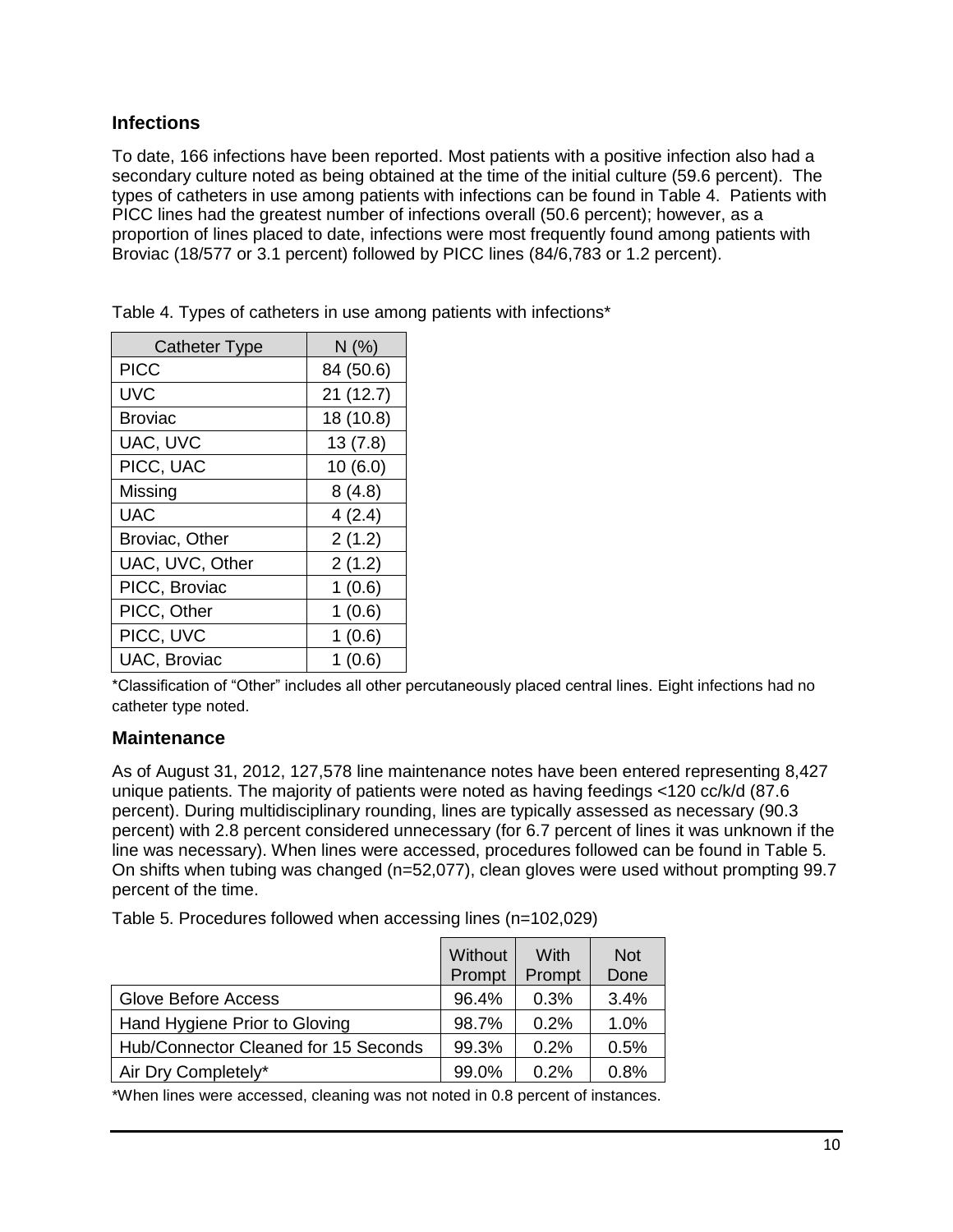## <span id="page-10-0"></span>**Team Check-Up Tool**

The number of unit teams submitting Team Check-Up Tool data per month has varied from 75 to 38 units over 8 months of data currently available (January – August 2012). Within the Knowledge/Skills section all questions have shown improvement over time. Five out of the six questions in the Attitudes/Beliefs section have shown improvement since baseline. Results for "A junior staff member feels comfortable to question a more senior staff member who is not following the maintenance bundle," showed initial improvement but in the last two reporting months, results dropped below baseline levels. Finally, three out of the five Resources section questions showed improvement with one question remaining fairly stable over time ("Data collection has not been a burden") and one question showing a drop below baseline levels in the last data collection period ("Unit leadership is stable, i.e. low turnover"). The highest scoring questions in each of the categories can be found in [Table 6.](#page-10-1)

<span id="page-10-1"></span>Table 6. Highest scoring questions in each of the three NCLABSI team check-up tool domains

| Domain            | <b>Highest Rated Question</b>                                                                                            |
|-------------------|--------------------------------------------------------------------------------------------------------------------------|
| Knowledge/Skills  | Five randomly selected staff (nurses, physicians, etc.) in our unit can list<br>at least three maintenance interventions |
| Attitudes/Beliefs | We have had good buy-in from physician staff in this unit                                                                |
| Resource          | Our NCLABSI team meets minimally once a month                                                                            |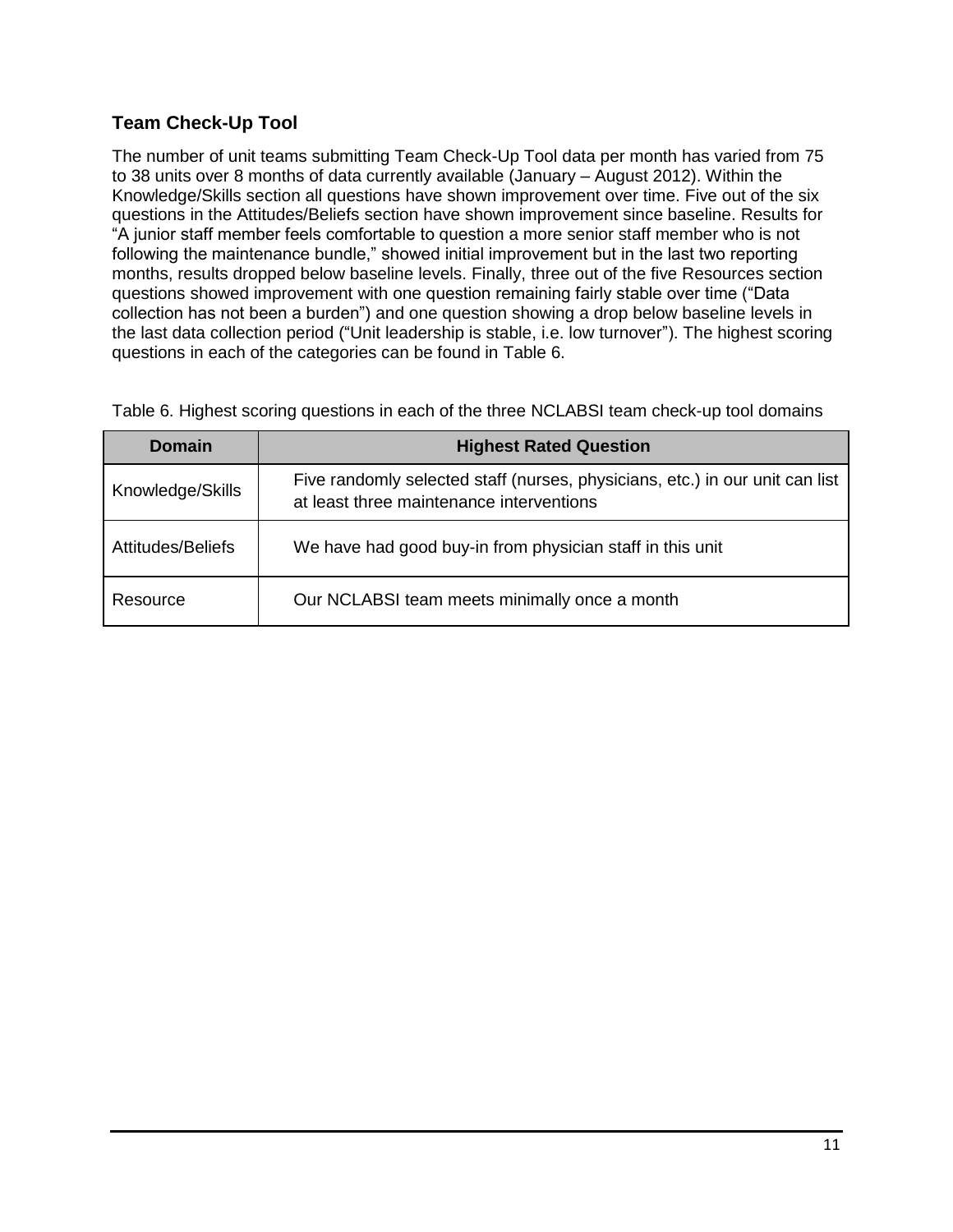## <span id="page-11-0"></span>**Rates**

## <span id="page-11-1"></span>**Rate Overall**

Baseline data was collected during the months of October, November, and December 2011. Overall, units reported a baseline CLABSI rate of 2.043. Relative to baseline, a NCLABSI rate reduction of 46 percent occurred in July increasing to 58 percent in the month of August.



Figure 2. CLABSI rate over time – overall\*

\*Sample size per time period represents the number of facilities providing data during that period. Facilities not contributing to the denominator (i.e. zero line days) are not included in the count of facilities and, as such, variability in the number of reporting facilities can be found.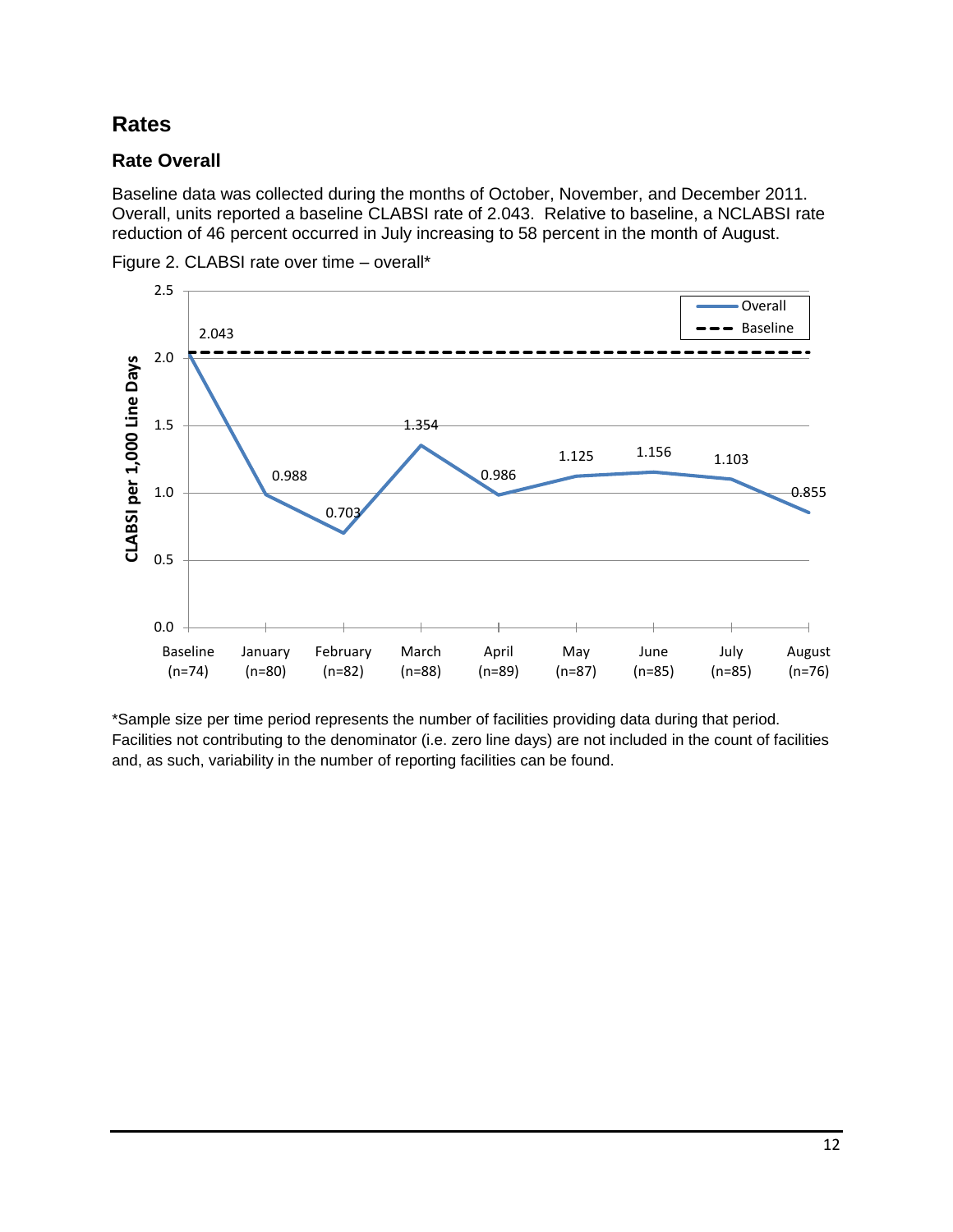As a confirmatory analysis, units submitting infection data to the National Healthcare Safety Network (NHSN) were requested to submit quarter three and four data from 2011 as well as data moving forward into 2012. Sixty-two units provided some amount of data although variability was found month-to-month (range of 19-58 units). Since the lowest reporting rates were found in the most recent months and probably reflect ongoing data submission rather than missing data (NHSN data from 39 units in July and 19 units in August), [Figure 3](#page-12-0) reflects data through June, 2011. Although 100 percent of units are not currently reporting into NHSN, results are strikingly similar with a baseline rate of 2.040 (versus 2.043 found in PQCNC database) and an overall trend line following a similar pattern and magnitude (most notably an increased rate in March).



<span id="page-12-0"></span>

\*Sample size per time period represents the number of facilities providing NHSN data.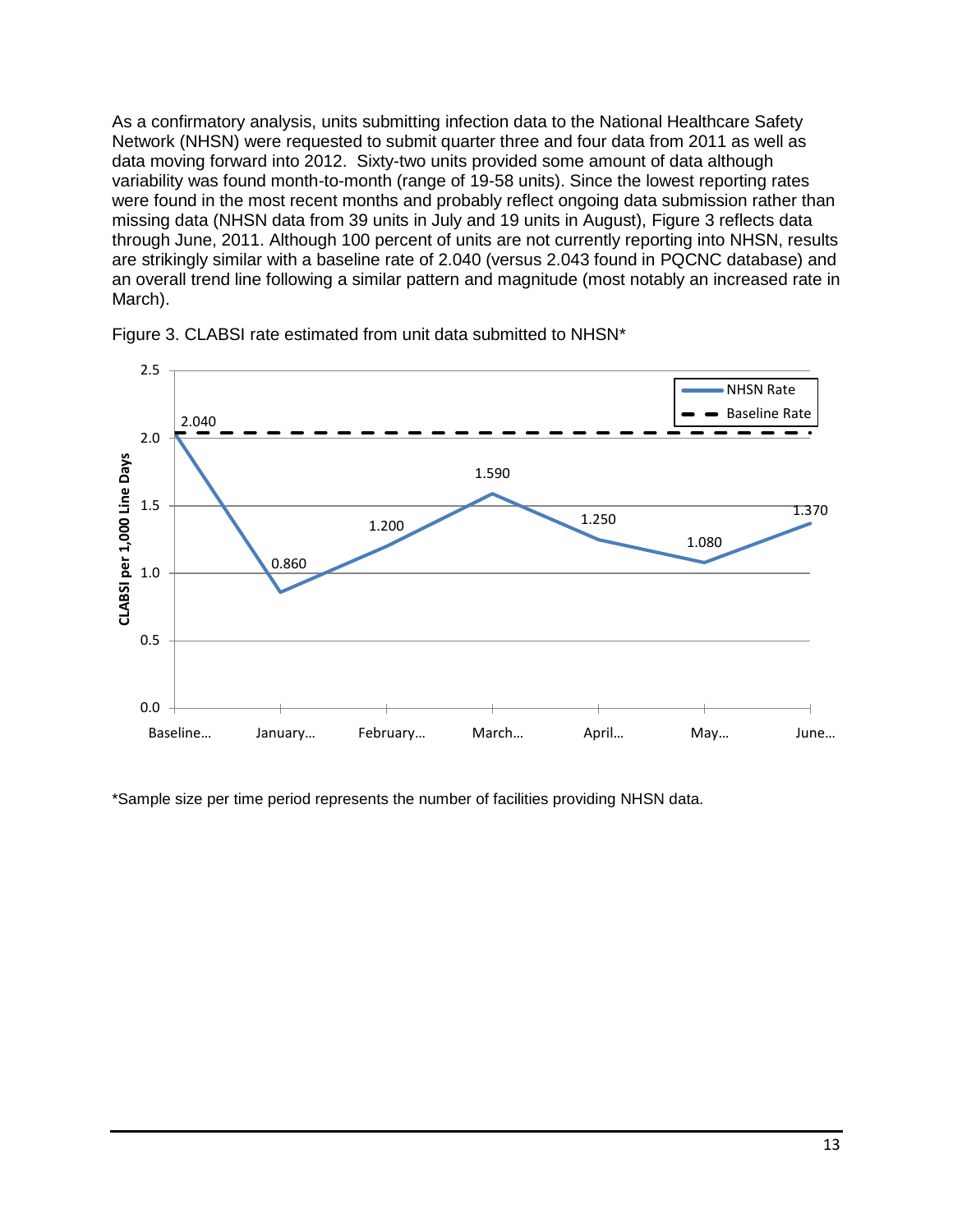### <span id="page-13-0"></span>**Rates By Weight**

Weight was classified using NHSN classifications<sup>1</sup> and represents weight at the time of admission/birth. Overall patient characteristics can be found in [Table 7.](#page-13-1) On average, patients weighed 1,365 grams at admission with a gestational age of 31.6 weeks. CLABSI rates overall are shown in [Figure 4.](#page-13-2) [Figure 5](#page-14-0) through [Figure 9](#page-15-0) illustrate CLABSI rates for each weight category and the corresponding baseline rate for that weight category.

| <b>Birth-Weight</b> |               | Gestational |
|---------------------|---------------|-------------|
| Category            | N(%           | Age (STD)   |
| ≤750 $g$            | 1,280 (13.4%) | 25.1 (3.56) |
| 751-1000 g          | 1,341 (14.1%) | 26.8 (1.80) |
| 1001-1500 g         | 2,249 (23.6%) | 29.4 (2.00) |
| 1501-2500 g         | 2,057 (21.6%) | 33.2 (2.50) |
| $>2500$ g           | 2,598 (27.3%) | 38.0 (2.21) |

<span id="page-13-1"></span>Table 7. Sample size and gestational age by birth-weight category

<span id="page-13-2"></span>Figure 4. CLABSI rate over time by birth-weight (in grams)\*



\*Overall baseline rate of 2.043 shown as a black, dashed line.

 1 "National Healthcare Safety Network (NHSN) report: Data summary for 2006 through 2008, issued December 2009." Accessed on: 5/16/2012 [\[http://www.cdc.gov/nhsn/PDFs/dataStat/2009NHSNReport.pdf\]](http://www.cdc.gov/nhsn/PDFs/dataStat/2009NHSNReport.pdf)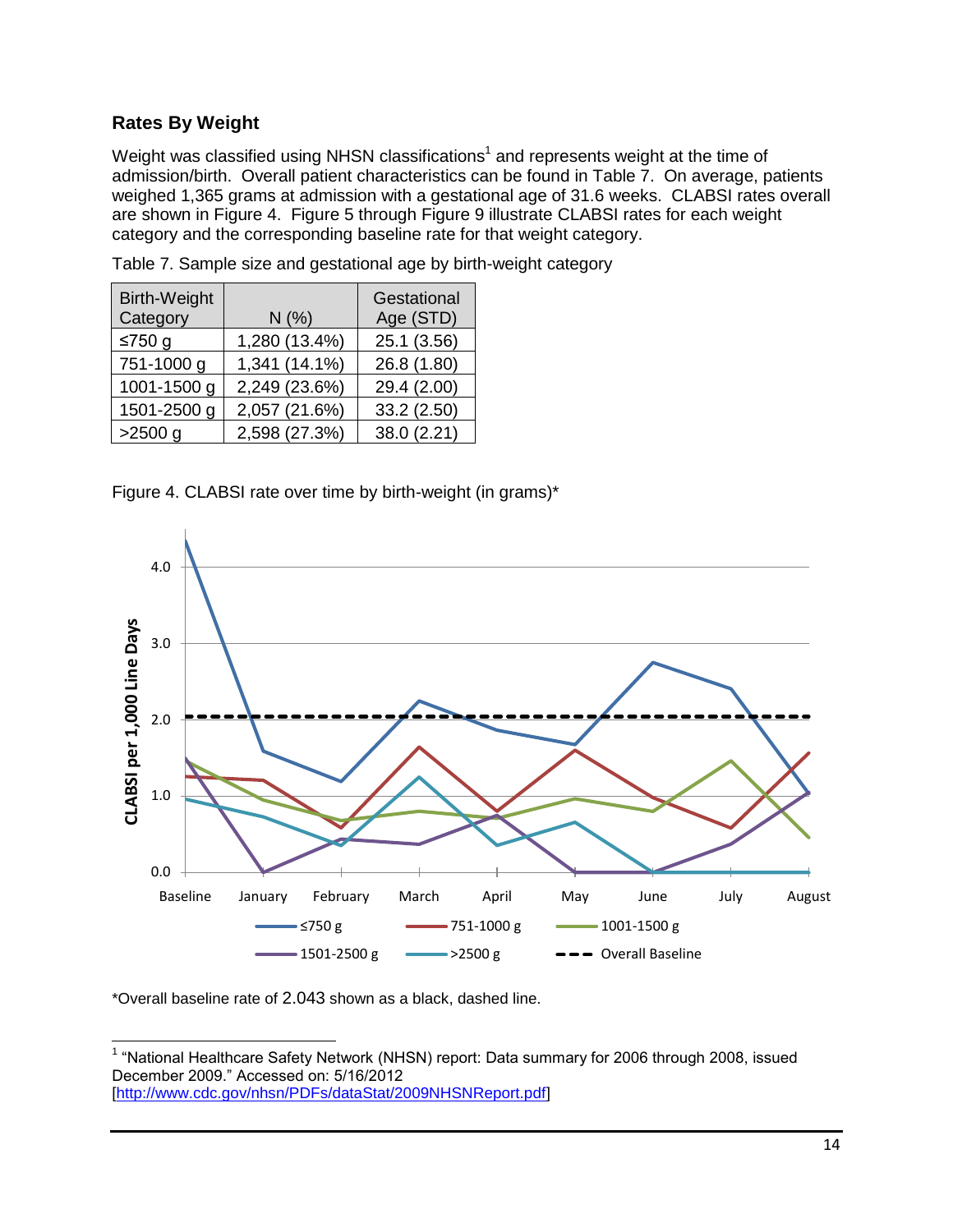

<span id="page-14-0"></span>



Figure 6. CLABSI rate over time – birth weight 751-1000 g\*



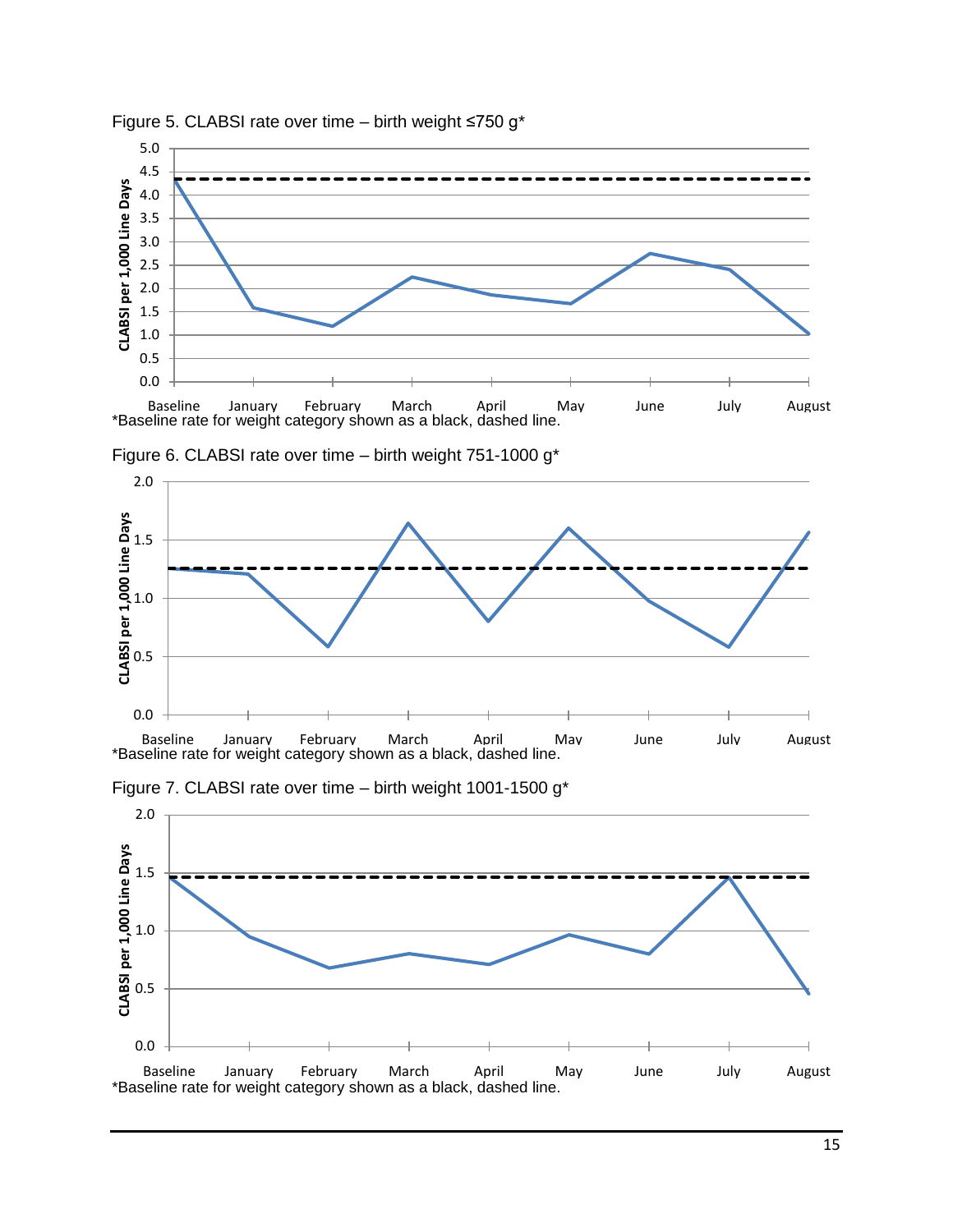



1.5 CLABSI per 1,000 Line Days **CLABSI per 1,000 Line Days**1.0 0.5 0.0 Baseline January February March April May June July August \*Baseline rate for weight category shown as a black, dashed line.

<span id="page-15-0"></span>Figure 9. CLABSI rate over time – birth weight >2500 g\*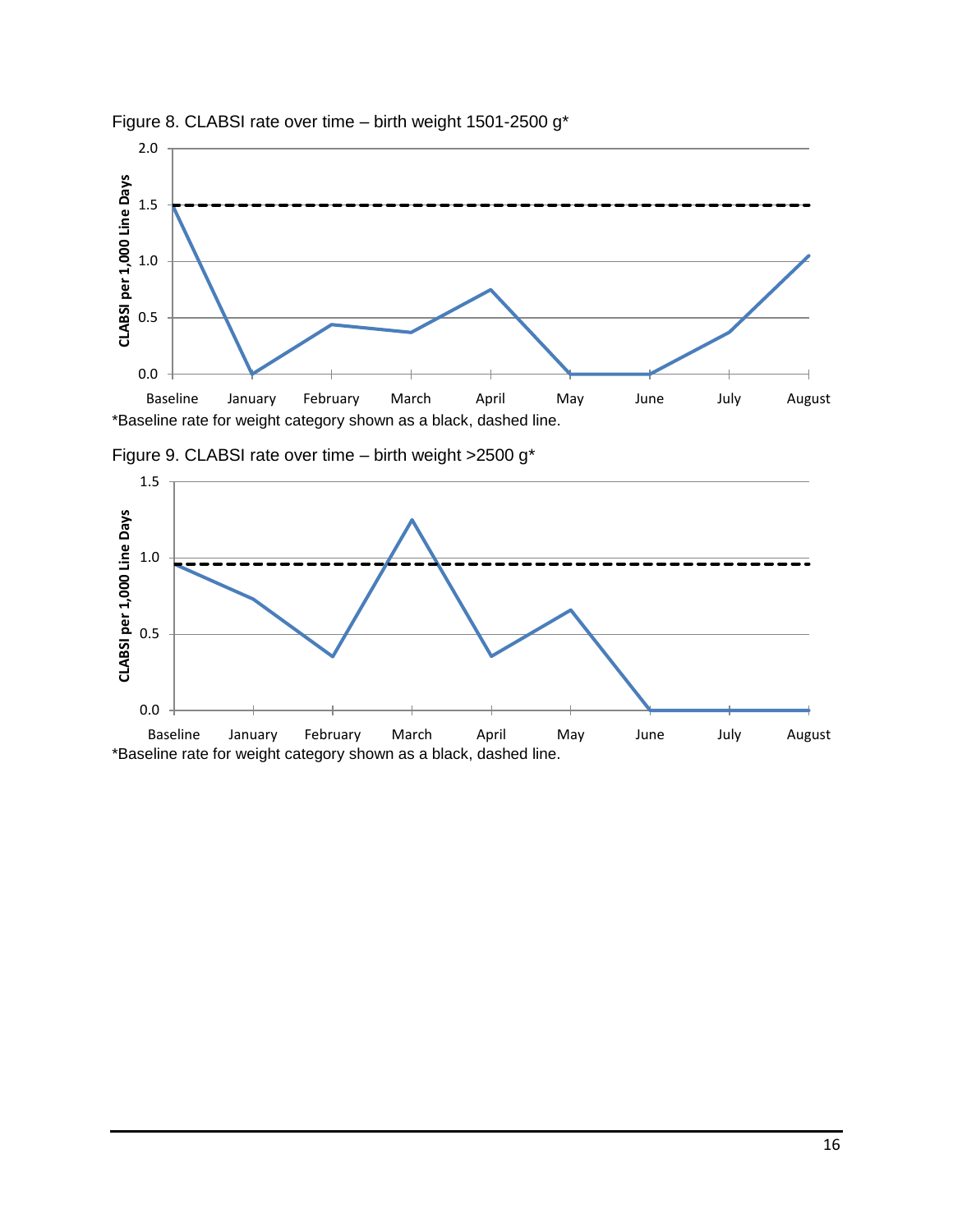#### <span id="page-16-0"></span>**Rates By Bed Size**

Units were classified based upon the total number of beds within the hospital they reside in as either ≥500 beds or <500 beds. Total bed size was obtained from the 2010 AHA Annual Survey. Two units that did not have survey results were classified as having <500 beds. [Table 8](#page-16-1) illustrates total bed size classification of participating hospitals and Figure 3 illustrates CLABSI rate over time when units are classified as residing in hospitals with ≥500 beds or <500 beds.

| <b>Bed Size</b> | N  | $\%$ |
|-----------------|----|------|
| $1 - 99$        | 0  | 0%   |
| 100-199         | 4  | 4%   |
| 200-299         | 19 | 19%  |
| 300-399         | 17 | 17%  |
| 400-499         | 11 | 11%  |
| $\geq 500$      | 47 | 47%  |
| Missing         | 2  | 2%   |

<span id="page-16-1"></span>Table 8. Total hospital bed size classification (n=100)

Figure 10. CLABSI rate over time by total hospital bed count\*



\*Total hospital bed count obtained from 2010 AHA Annual Survey. Two units did not have AHA survey data and were classified as having <500 total beds. Overall baseline rate of 2.043 shown as a black, dashed line.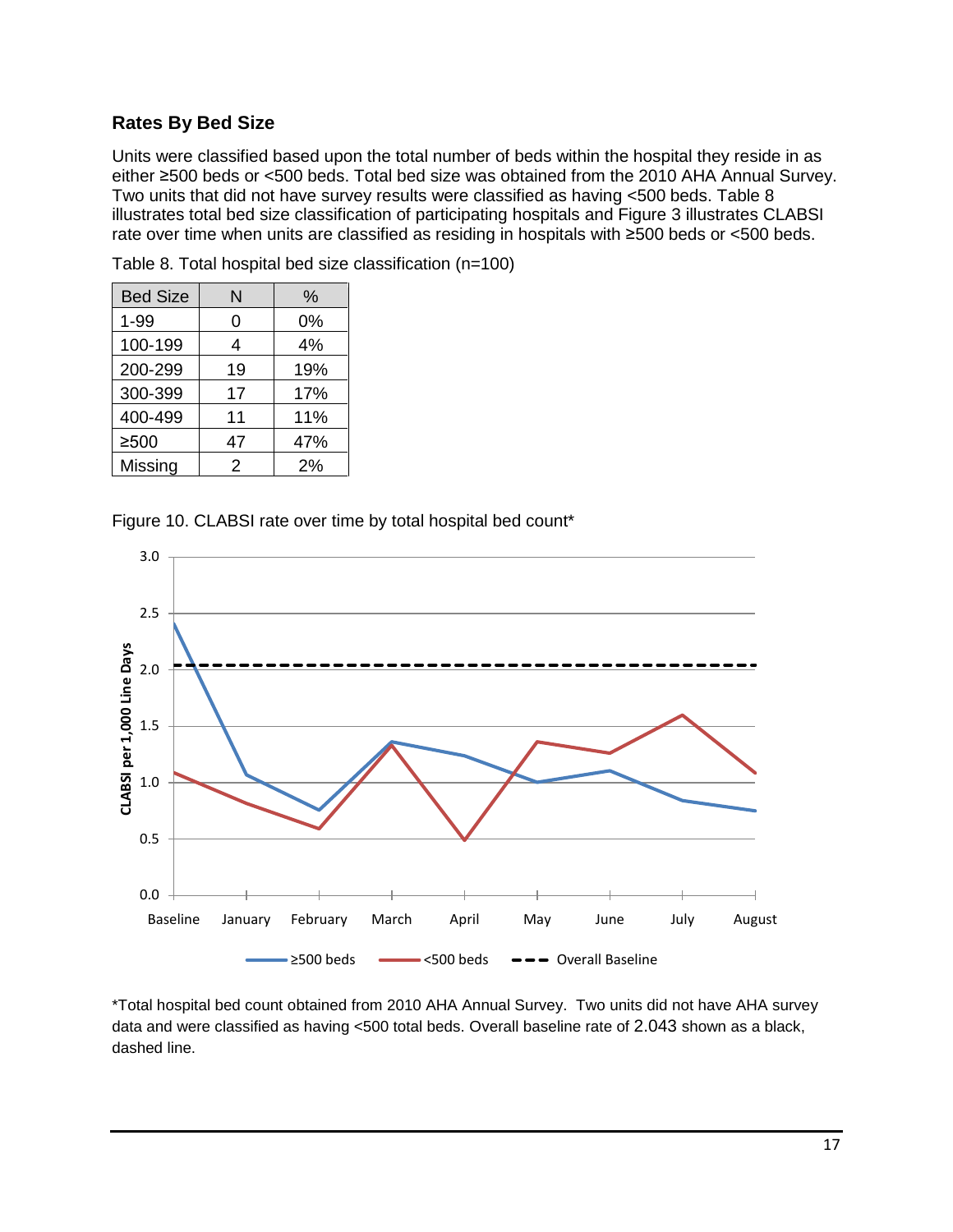## **Impact**

The impact of the intervention was assessed by estimating the number of infections prevented, lives saved, and excess costs averted. To estimate the number of CLABSIs prevented, the number of actual CLABSIs reported are compared with the number of CLABSIs that would have occurred if the pre-intervention ("baseline") rate of CLABSIs per 1,000 line days had persisted (see Equation 1). These calculations were done on a monthly basis and totaled between January and August 2012. To estimate the deaths prevented, a range in mortality was assumed (11 – 31 percent)<sup>2</sup>. Thus, for each 100 CLABSIs prevented, 11-31 deaths are prevented.

Equation 1. Number of CLABSIs prevented per time period

[Table 9](#page-17-1) illustrates the estimated CLABSIs prevented to date. In total, an estimated 131 infections were prevented over the course of the study which translates to an estimated 14 – 41 deaths prevented. In a 2012 study by Donovan et al.<sup>3</sup>, \$16,800 in excess costs were attributed to NICU-associated bloodstream infection. As such, preventing 131 infections is equivalent to \$2,201,776 in excess costs averted. These estimates only consider data currently available and as such do not include infections avoided, deaths prevented, and excess costs averted projected forward.

|                                                                                     | <b>Baseline</b> | <b>Jan</b> | Feb    | <b>Mar</b> | Apr    | <b>May</b> | <b>Jun</b> | Jul    | <b>Aug</b> |
|-------------------------------------------------------------------------------------|-----------------|------------|--------|------------|--------|------------|------------|--------|------------|
| <b>Total CLABSIS</b><br>(Numerator)                                                 | 27              | 15         | 11     | 24         | 18     | 22         | 20         | 18     | 10         |
| <b>Total Central Line Days</b><br>(Denominator)                                     | 13,215          | 15,187     | 15,655 | 17,728     | 18,257 | 19,558     | 17,296     | 16,318 | 11,690     |
| <b>CLABSI Rate Per Thousand Line Days</b>                                           | 2.043           | 0.988      | 0.703  | 1.354      | 0.986  | 1.125      | 1.156      | 1.103  | 0.855      |
| <b>CLABSIs at Baseline CLABSI Rate</b><br>(Baseline Rate x days/1000)               |                 | 31         | 32     | 36         | 37     | 40         | 35         | 33     | 24         |
| <b>CLABSIs Prevented (CLABSIs at Baseline</b><br>Rate - CLABSIs at Quarterly Rate)* |                 | 16         | 21     | 12         | 19     | 18         | 15         | 15     | 14         |

<span id="page-17-1"></span><span id="page-17-0"></span>Table 9. Estimation of infections prevented

\*Total CLABSIs prevented may not sum to 131 due to rounding.

 2 Powers, RJ & Wirtschafter, DW (2010). Decreasing central line associated bloodstream infection in neonatal intensive care. *Clinics in Perinatology*, 37(1), 247-272.

<sup>3</sup> Donovan EF, et al. (2012). The investment case for preventing NICU-associated infections. *American Journal of Perinatology* [in press].